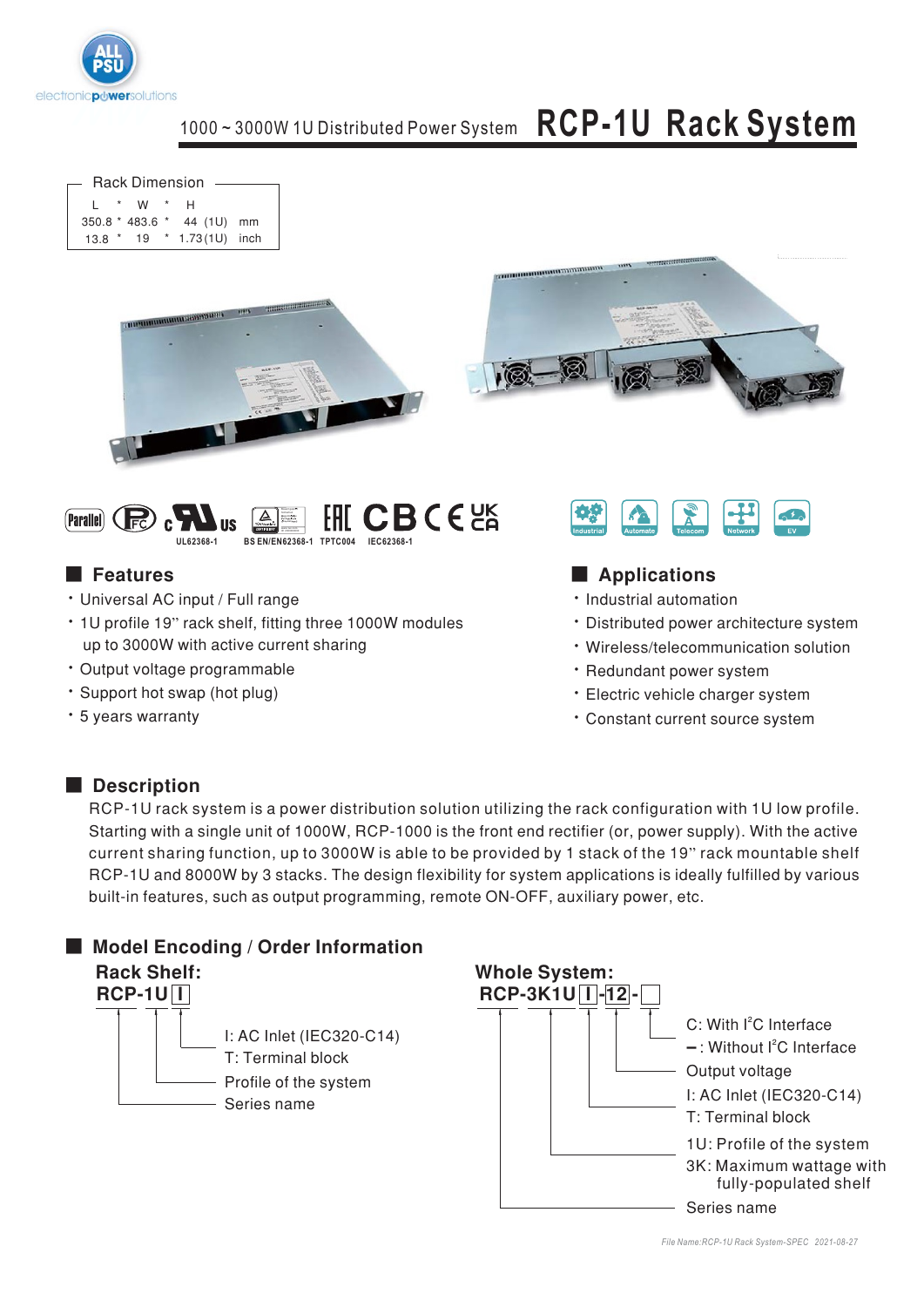

#### **SPECIFICATION - Power Supply System**

| <b>MODEL</b>        |                                                                                                                                                                                                                                                                                                                                                                                                   | RCP-3K1U□-12                                                                                                                                              | RCP-3K1U <sup>-</sup> -24                                                                                                     | <b>RCP-3K1U</b> -48                                                         |  |
|---------------------|---------------------------------------------------------------------------------------------------------------------------------------------------------------------------------------------------------------------------------------------------------------------------------------------------------------------------------------------------------------------------------------------------|-----------------------------------------------------------------------------------------------------------------------------------------------------------|-------------------------------------------------------------------------------------------------------------------------------|-----------------------------------------------------------------------------|--|
|                     | <b>RECTIFIER</b>                                                                                                                                                                                                                                                                                                                                                                                  | RCP-1000-12                                                                                                                                               | RCP-1000-24                                                                                                                   | RCP-1000-48                                                                 |  |
|                     | <b>RACK SHELF</b>                                                                                                                                                                                                                                                                                                                                                                                 | RCP-1UI or RCP-1UT                                                                                                                                        |                                                                                                                               |                                                                             |  |
| <b>OUTPUT</b>       | <b>OUTPUT VOLTAGE</b>                                                                                                                                                                                                                                                                                                                                                                             | 12V                                                                                                                                                       | <b>24V</b>                                                                                                                    | 48V                                                                         |  |
|                     | <b>MAX. OUTPUT CURRENT</b>                                                                                                                                                                                                                                                                                                                                                                        | 180A                                                                                                                                                      | 120A                                                                                                                          | 63A                                                                         |  |
|                     | MAX. OUTPUT POWER Note.5 2160W                                                                                                                                                                                                                                                                                                                                                                    |                                                                                                                                                           | 2880W                                                                                                                         | 3024W                                                                       |  |
|                     | <b>VOLTAGE RANGE</b>                                                                                                                                                                                                                                                                                                                                                                              | Note.4 $90 \sim 264$ VAC<br>$127 - 370VDC$                                                                                                                |                                                                                                                               |                                                                             |  |
|                     | <b>FREQUENCY RANGE</b>                                                                                                                                                                                                                                                                                                                                                                            | $47 \sim 63$ Hz                                                                                                                                           |                                                                                                                               |                                                                             |  |
| <b>INPUT</b>        | AC CURRENT (Typ.)PER MODULE   8.5A/115VAC                                                                                                                                                                                                                                                                                                                                                         | 4.5A/230VAC                                                                                                                                               | 10.5A/115VAC<br>5.5A/230VAC                                                                                                   | 5.5A/230VAC<br>11A/115VAC                                                   |  |
|                     | <b>LEAKAGE CURRENT</b>                                                                                                                                                                                                                                                                                                                                                                            | <3.5mA/230VAC                                                                                                                                             |                                                                                                                               |                                                                             |  |
|                     | <b>AUXILIARY POWER</b>                                                                                                                                                                                                                                                                                                                                                                            | 5V @ 0.3A                                                                                                                                                 |                                                                                                                               |                                                                             |  |
|                     | <b>REMOTE ON-OFF CONTROL</b>                                                                                                                                                                                                                                                                                                                                                                      | By electrical signal or dry contact  ON: short  OFF: open                                                                                                 |                                                                                                                               |                                                                             |  |
|                     | <b>REMOTE SENSE</b>                                                                                                                                                                                                                                                                                                                                                                               | Compensate voltage drop on the load wiring up to 0.5V.                                                                                                    |                                                                                                                               |                                                                             |  |
| <b>FUNCTION</b>     | <b>OUTPUT VOLTAGE PROGRAMMABLE</b>                                                                                                                                                                                                                                                                                                                                                                | Adjustment of output voltage is allowable to 90 ~ 110% of nominal output voltage. Please refer to the Function Manual.                                    |                                                                                                                               |                                                                             |  |
|                     | <b>DC OK SIGNAL</b>                                                                                                                                                                                                                                                                                                                                                                               | The isolated TTL signal out, Please refer to the Installation Manual                                                                                      |                                                                                                                               |                                                                             |  |
|                     | <b>AC OK SIGNAL</b>                                                                                                                                                                                                                                                                                                                                                                               | The isolated TTL signal out, Please refer to the Installation Manual                                                                                      |                                                                                                                               |                                                                             |  |
|                     | <b>OVER TEMP WARNING</b>                                                                                                                                                                                                                                                                                                                                                                          | Logic "High" for over temperature warning, Please refer to the Installation Manual, isolated signal                                                       |                                                                                                                               |                                                                             |  |
|                     | <b>WORKING TEMP.</b>                                                                                                                                                                                                                                                                                                                                                                              | $-20 \sim +60^{\circ}$ C (Refer to "Derating Curve")                                                                                                      |                                                                                                                               |                                                                             |  |
|                     | <b>WORKING HUMIDITY</b>                                                                                                                                                                                                                                                                                                                                                                           | $20 \sim 90\%$ RH non-condensing                                                                                                                          |                                                                                                                               |                                                                             |  |
| <b>ENVIRONMENT</b>  | <b>STORAGE TEMP., HUMIDITY</b>                                                                                                                                                                                                                                                                                                                                                                    | $-40 \sim +85^{\circ}$ C, 10 ~ 95% RH non-condensing                                                                                                      |                                                                                                                               |                                                                             |  |
|                     | <b>TEMP. COEFFICIENT</b>                                                                                                                                                                                                                                                                                                                                                                          | $\pm$ 0.02%/°C (0~50°C)                                                                                                                                   |                                                                                                                               |                                                                             |  |
|                     | <b>VIBRATION</b>                                                                                                                                                                                                                                                                                                                                                                                  | 10 ~ 500Hz, 2G 10min./1cycle, 60min. each along X, Y, Z axes                                                                                              |                                                                                                                               |                                                                             |  |
|                     | <b>SAFETY STANDARDS</b>                                                                                                                                                                                                                                                                                                                                                                           | UL62368-1, CSA C22.2 No. 62368-1, TUV BS EN/EN62368-1, EAC TP TC 004 approved                                                                             |                                                                                                                               |                                                                             |  |
|                     | <b>WITHSTAND VOLTAGE</b>                                                                                                                                                                                                                                                                                                                                                                          | I/P-O/P:3KVAC I/P-FG:2KVAC O/P-FG:0.7KVDC                                                                                                                 |                                                                                                                               |                                                                             |  |
|                     | <b>ISOLATION RESISTANCE</b>                                                                                                                                                                                                                                                                                                                                                                       | I/P-O/P, I/P-FG, O/P-FG:100M Ohms / 500VDC / 25°C/70% RH                                                                                                  |                                                                                                                               |                                                                             |  |
|                     |                                                                                                                                                                                                                                                                                                                                                                                                   | <b>Parameter</b>                                                                                                                                          | <b>Standard</b>                                                                                                               | <b>Test Level / Note</b>                                                    |  |
|                     | <b>EMC EMISSION</b>                                                                                                                                                                                                                                                                                                                                                                               | Conducted                                                                                                                                                 | BS EN/EN55032 (CISPR32)                                                                                                       | Class B                                                                     |  |
|                     |                                                                                                                                                                                                                                                                                                                                                                                                   | Radiated                                                                                                                                                  | BS EN/EN55032 (CISPR32)                                                                                                       | Class B                                                                     |  |
|                     |                                                                                                                                                                                                                                                                                                                                                                                                   | <b>Harmonic Current</b>                                                                                                                                   | BS EN/EN61000-3-2                                                                                                             | -----                                                                       |  |
|                     |                                                                                                                                                                                                                                                                                                                                                                                                   | Voltage Flicker                                                                                                                                           | BS EN/EN61000-3-3                                                                                                             | -----                                                                       |  |
| <b>SAFETY &amp;</b> | <b>EMC IMMUNITY</b>                                                                                                                                                                                                                                                                                                                                                                               | BS EN/EN55024, BS EN/EN61000-6-2                                                                                                                          |                                                                                                                               |                                                                             |  |
| <b>EMC</b>          |                                                                                                                                                                                                                                                                                                                                                                                                   | <b>Parameter</b>                                                                                                                                          | <b>Standard</b>                                                                                                               | <b>Test Level / Note</b>                                                    |  |
| (Note 6)            |                                                                                                                                                                                                                                                                                                                                                                                                   | ESD                                                                                                                                                       | BS EN/EN61000-4-2                                                                                                             | Level 3, 8KV air ; Level 2, 4KV contact                                     |  |
|                     |                                                                                                                                                                                                                                                                                                                                                                                                   | Radiated                                                                                                                                                  | BS EN/EN61000-4-3                                                                                                             | Level 3                                                                     |  |
|                     |                                                                                                                                                                                                                                                                                                                                                                                                   | EFT / Burst                                                                                                                                               | BS EN/EN61000-4-4                                                                                                             | Level 3                                                                     |  |
|                     |                                                                                                                                                                                                                                                                                                                                                                                                   | Surge                                                                                                                                                     | BS EN/EN61000-4-5                                                                                                             | Level 4, 4KV/Line-Earth ; Level 3, 2KV/Line-Line                            |  |
|                     |                                                                                                                                                                                                                                                                                                                                                                                                   | Conducted                                                                                                                                                 | BS EN/EN61000-4-6                                                                                                             | Level 3                                                                     |  |
|                     |                                                                                                                                                                                                                                                                                                                                                                                                   | <b>Magnetic Field</b>                                                                                                                                     | BS EN/EN61000-4-8                                                                                                             | Level 4                                                                     |  |
|                     |                                                                                                                                                                                                                                                                                                                                                                                                   | Voltage Dips and Interruptions                                                                                                                            | BS EN/EN61000-4-11                                                                                                            | >95% dip 0.5 periods, 30% dip 25 periods,<br>>95% interruptions 250 periods |  |
| <b>OTHERS</b>       | <b>DIMENSION</b>                                                                                                                                                                                                                                                                                                                                                                                  | Rack 350.8*483.6*44(L*W*H)                                                                                                                                |                                                                                                                               |                                                                             |  |
|                     | <b>PACKING</b>                                                                                                                                                                                                                                                                                                                                                                                    | 13.2Kg; 1pcs/13.2Kg/2.67CUFT                                                                                                                              |                                                                                                                               |                                                                             |  |
| <b>NOTE</b>         | 1. All parameters NOT specially mentioned are measured at 230VAC input, rated load and $25^{\circ}$ C of ambient temperature.                                                                                                                                                                                                                                                                     |                                                                                                                                                           |                                                                                                                               |                                                                             |  |
|                     |                                                                                                                                                                                                                                                                                                                                                                                                   | 2. Ripple & noise are measured at 20MHz of bandwidth by using a 12" twisted pair-wire terminated with a 0.1uf & 47uf parallel capacitor. Under parallel   |                                                                                                                               |                                                                             |  |
|                     |                                                                                                                                                                                                                                                                                                                                                                                                   | operation of more than one rack connecting together, ripple of the output voltage may be higher than the SPEC at light load condition. It will go back to |                                                                                                                               |                                                                             |  |
|                     |                                                                                                                                                                                                                                                                                                                                                                                                   | normal ripple level once the output load is more than 10%. .                                                                                              |                                                                                                                               |                                                                             |  |
|                     |                                                                                                                                                                                                                                                                                                                                                                                                   | 3. Tolerance: includes set up tolerance, line regulation and load regulation.                                                                             |                                                                                                                               |                                                                             |  |
|                     |                                                                                                                                                                                                                                                                                                                                                                                                   | 4. Derating may be needed under low input voltages. Please check the derating curve for more details.                                                     |                                                                                                                               |                                                                             |  |
|                     | 5. Output of all the RCP-1000 modules are connected in parallel in the rack.<br>6. The power supply is considered a component which will be installed into a final equipment. All the EMC tests are been executed by mounting the unit on<br>a 720mm*360mm metal plate with 1mm of thickness. The final equipment must be re-confirmed that it still meets EMC directives. For guidance on how to |                                                                                                                                                           |                                                                                                                               |                                                                             |  |
|                     |                                                                                                                                                                                                                                                                                                                                                                                                   |                                                                                                                                                           |                                                                                                                               |                                                                             |  |
|                     |                                                                                                                                                                                                                                                                                                                                                                                                   |                                                                                                                                                           | perform these EMC tests, please refer to "EMI testing of component power supplies." (as available on http://www.meanwell.com) |                                                                             |  |
|                     | 7. The ambient temperature derating of $3.5^{\circ}$ C/1000m with fanless models and of $5^{\circ}$ C/1000m with fan models for operating altitude higher than 2000m(6500ft).                                                                                                                                                                                                                     |                                                                                                                                                           |                                                                                                                               |                                                                             |  |
|                     |                                                                                                                                                                                                                                                                                                                                                                                                   |                                                                                                                                                           |                                                                                                                               |                                                                             |  |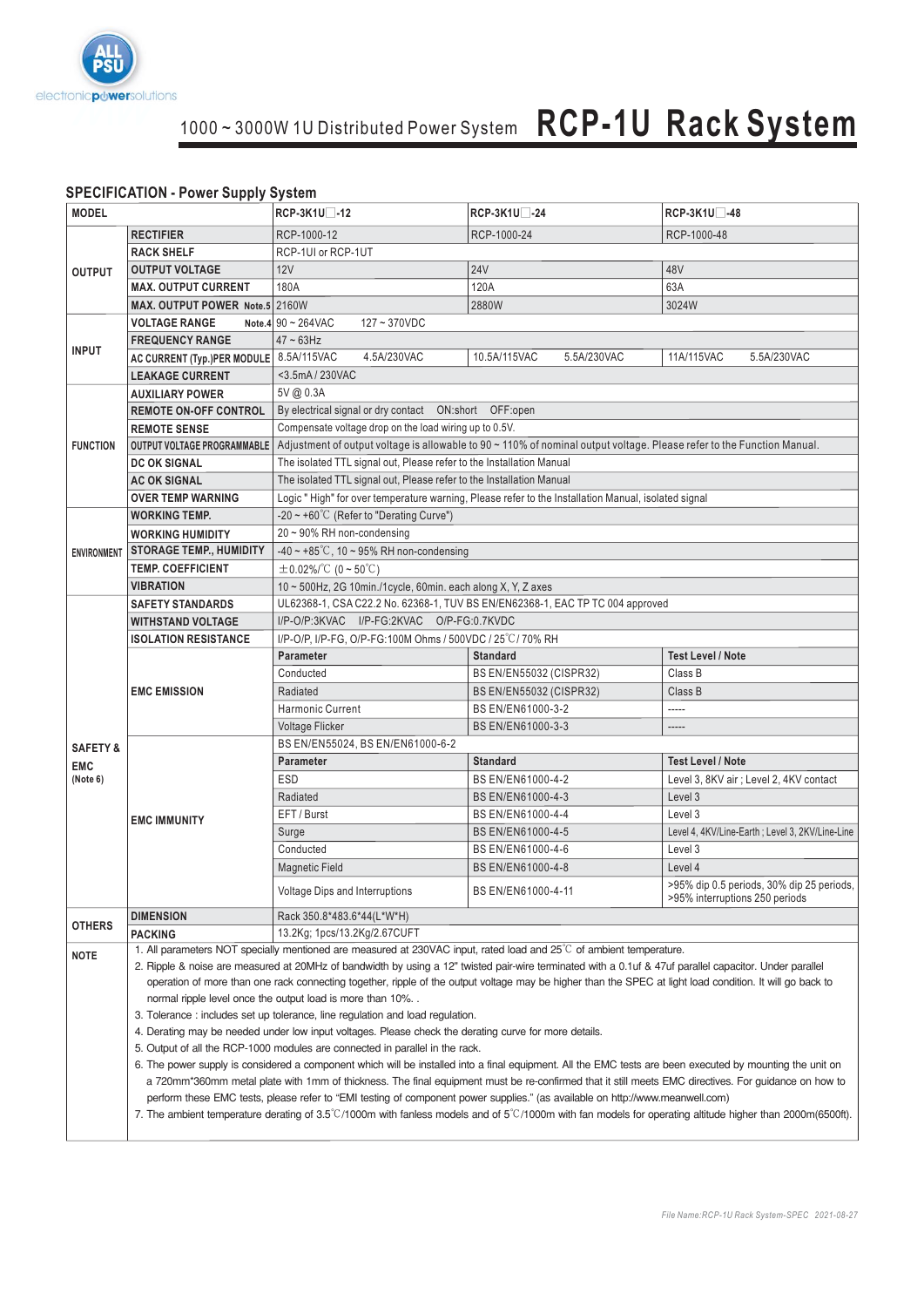

#### **Function Manual**

#### **1. Remote ON/OFF Control**

The PSU can be turned ON/OFF together or separately by using the "Remote ON-OFF" function.





| Between Remote ON-OFF and -S | Output |
|------------------------------|--------|
| Switch Open                  | OFF    |
| Switch Short                 | ΩN     |

#### **2. Voltage Drop Compensation**

2.1 Remote Sense

The remote sense compensates voltage drop on the load wiring up to 0.5V.



#### 2.2 Local Sense

Notice : The +S,-S, on CN500 have to be connected to the +V,-V terminals locally in order to get the correct output voltage if the remote sensing is not used.



(1)Output voltage can be trimmed between 90~110% of its rated value by the following method. (2)+S & +V, -S & -V also need to be connected on CN500. **3. Output Voltage Programming (or, PV / remote voltage programming / remote adjust / margin programming / dynamic voltage trim)**



3.1 RCP-1000-12



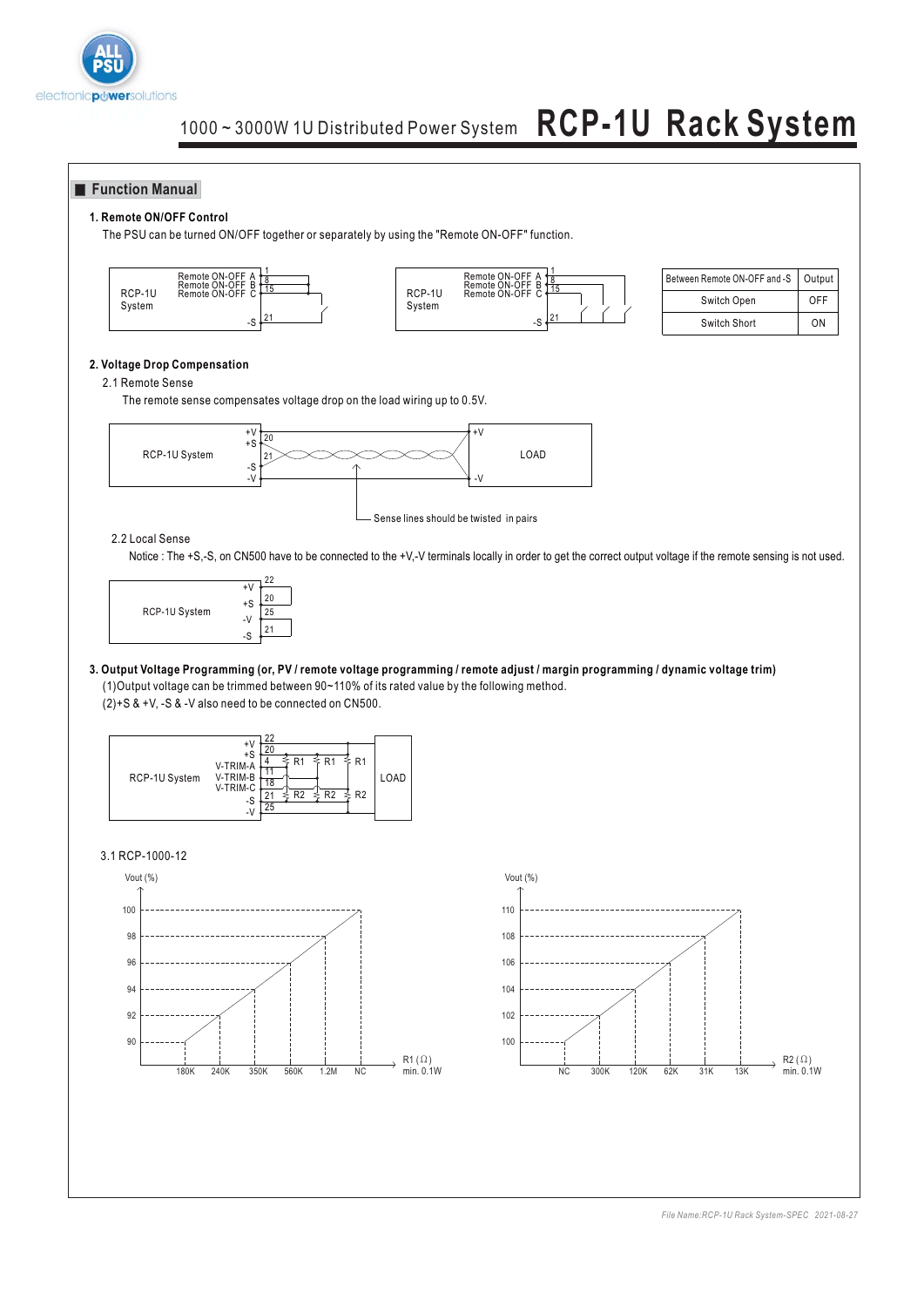



#### **4. I<sup>2</sup>C Bus Interface**

 $\%$  For the details of  $I^2C$  bus used on this product, please refer to the Installation Manual.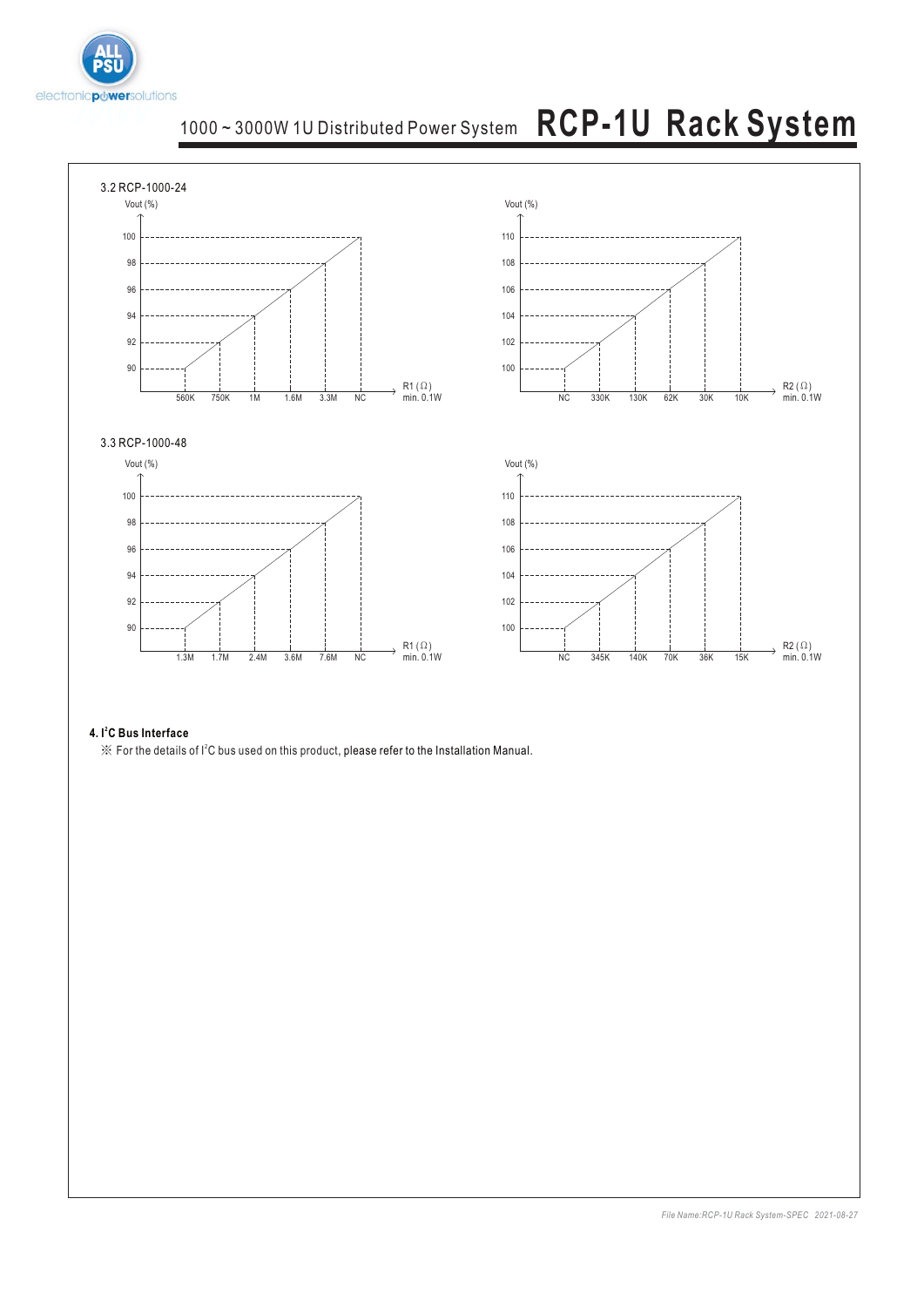